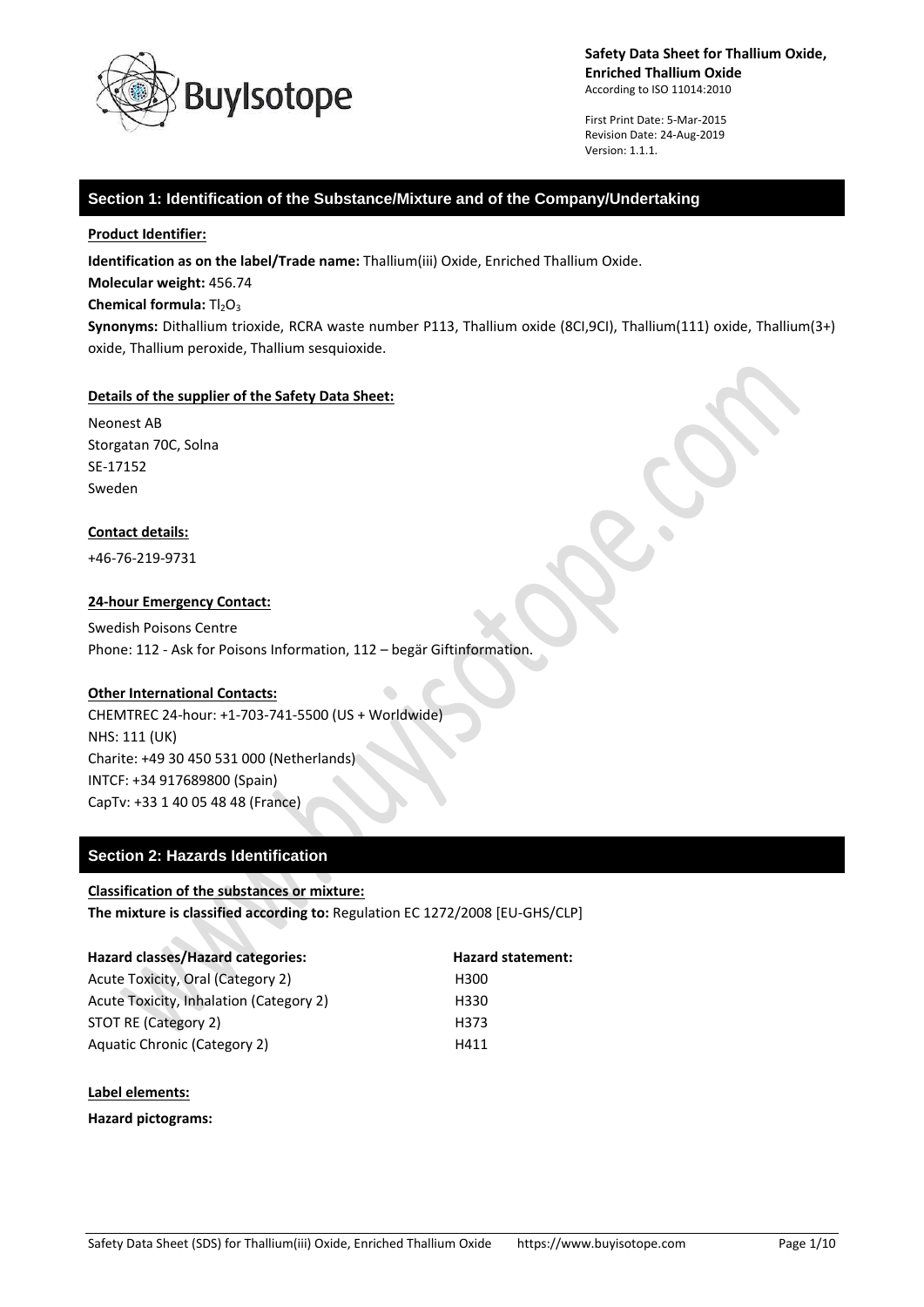

First Print Date: 5-Mar-2015 Revision Date: 24-Aug-2019 Version: 1.1.1.



**Signal Words:** Danger. **Hazard Statements:** H300 Fatal if swallowed. H330 Fatal if inhaled. H373 May cause damage to organs through prolonged or repeated exposure.

H411 Toxic to aquatic life with long lasting effects.

### **Precautionary Statements:**

P260 Do not breathe dust.

P270 Do not eat, drink or smoke when using this product.

P271 Use only outdoors or in a well-ventilated area.

P273 Avoid release to the environment.

P280 Wear protective gloves/protective clothing.

P284 Wear respiratory protection.

P301 + P310 IF SWALLOWED: Immediately call a POISON CENTER/doctor.

P304 + P340 IF INHALED: Remove person to fresh air and keep comfortable for breathing.

P308 + P313 IF exposed or concerned: Get medical advice/attention.

P310 Immediately call a POISON CENTER/doctor.

P403 + P233 Store in a well-ventilated place. Keep container tightly closed.

P405 Store locked up.

P501 Dispose of contents/container in accordance with local and national regulations.

**Other hazards:** None known.

# **Section 3: Composition/Information on Ingredients**

**Substance/Mixture:** Substance. **Ingredients:**

| Substance name (IUPAC/EC) | CAS-No.   | <b>Molecular</b> | <b>Classification</b><br><b>Concentration</b> |                       |      |
|---------------------------|-----------|------------------|-----------------------------------------------|-----------------------|------|
|                           | EC-No.    | weight           | % by weight                                   | EC1272/2008           |      |
| Dithallium trioxide       | 1314-32-5 | 456.74           | >99%                                          | Acute Tox. 2          | H300 |
|                           |           |                  |                                               | Acute Tox. 2          | H330 |
|                           | 215-229-3 |                  |                                               | STOT RE 2             | H373 |
|                           |           |                  |                                               | Aquatic Chronic 4H411 |      |

For explanation of abbreviations see Section 16.

### **Section 4: First-Aid Measures**

#### **Description of first aid measures:**

**In case of inhalation:** If inhaled, remove to fresh air. If not breathing give artificial respiration. If breathing is difficult, give oxygen.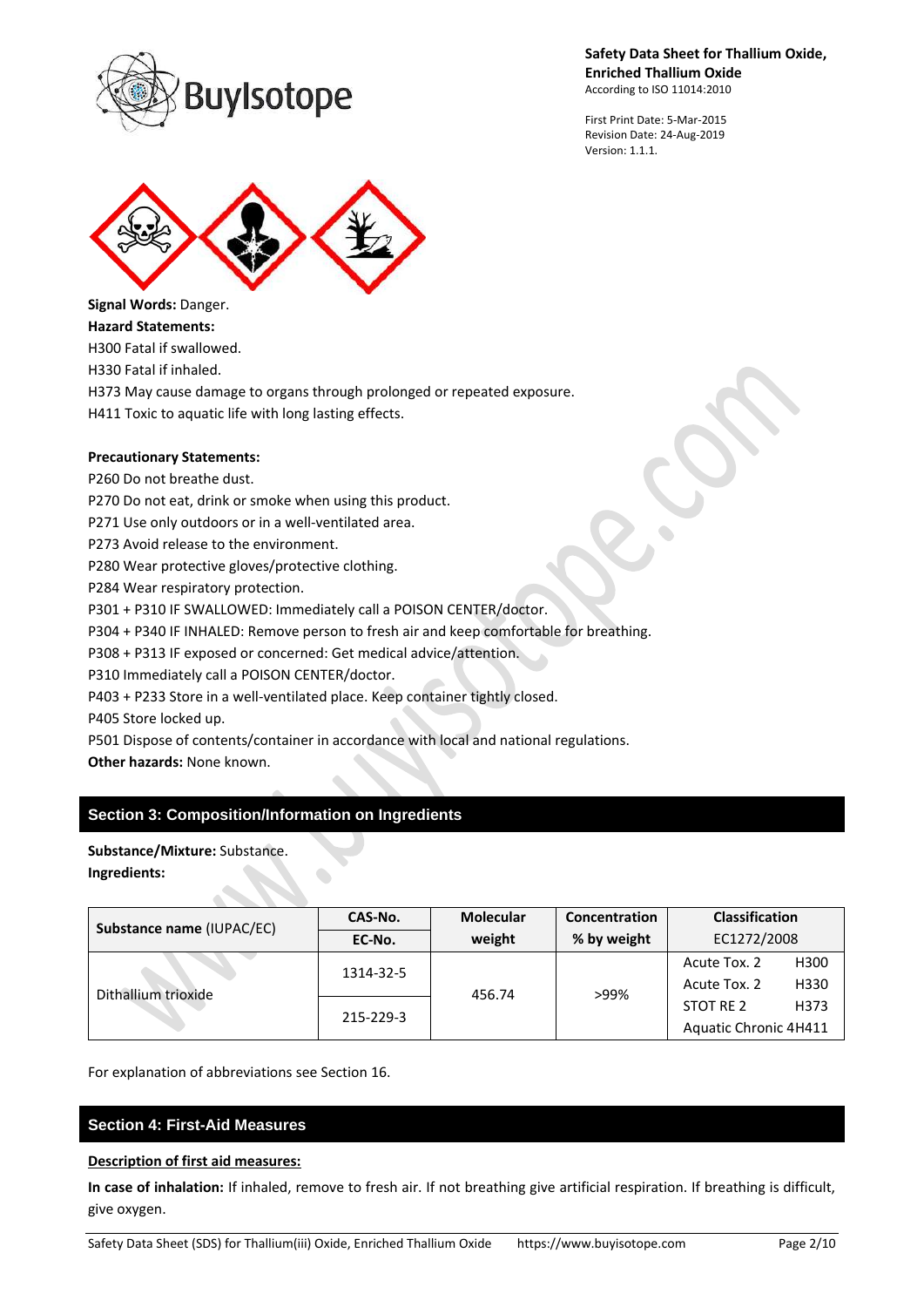

First Print Date: 5-Mar-2015 Revision Date: 24-Aug-2019 Version: 1.1.1.

**In case of skin contact:** Wash off with soap and plenty of water. Take victim immediately to hospital. Consult a physician.

**In case of eye contact:** Flush eyes with water as a precaution.

**In case of ingestion:** If swallowed, wash out mouth with water provided person is conscious. Call a physician immediately.

### **Most important symptoms and effects, both acute and delayed:**

**Skin Contact:** May cause skin irritation.

**Eye Contact:** Can cause blindness. May cause eye irritation.

**Inhalation:** Material may be irritating to mucous membranes and upper respiratory tract.

**Ingestion:** Multiple routes. May be fatal if inhaled, swallowed, or absorbed through skin.

**Indication of any immediate medical attention and special treatment needed:** For thallium antidote, see Eur. J. Pharmacol., 6, 340 (1969).

# **Section 5: Fire-Fighting Measures**

**Extinguisher media:**

**Suitable extinguisher media:** Use extinguishing media appropriate to surrounding fire conditions.

**Unsuitable extinguishing media:** None known.

**Special hazards arising from the mixture:** Emits toxic fumes under fire conditions.

**Advice for fire-fighters:** Wear self-contained breathing apparatus and protective clothing for firefighting.

**Further information:** Standard procedure for chemical fires. Use extinguishing measures that are appropriate to local circumstances and the surrounding environment.

## **Section 6: Accidental Release Measures**

### **Personal precautions, protective equipment and emergency procedures:**

**Personal precautions:** Evacuate area. Wear self-contained breathing apparatus, rubber boots, and heavy rubber gloves. Wear disposable coveralls and discard them after use.

**Environmental precautions:** Prevent product from entering drains. Prevent further leakage or spillage if safe to do so. Local authorities should be advised if significant spillages cannot be contained.

### **Methods for containment and cleaning up:**

**Methods for cleaning up:** Sweep up, place in a bag and hold for waste disposal. Avoid raising dust. Ventilate area and wash spill site after material pickup is complete.

### **Reference to other sections:**

Treat recovered material as described in the section "Disposal considerations".

## **Section 7: Handling and Storage**

### **Precautions for safe handling:**

**Advice on safe handling:** Do not breathe dust. Avoid formation of dust and aerosols. Do not get in eyes, on skin, on clothing. Provide appropriate exhaust ventilation at places where dust is formed.

**Hygiene measures:** Do not eat, drink or smoke when using this product.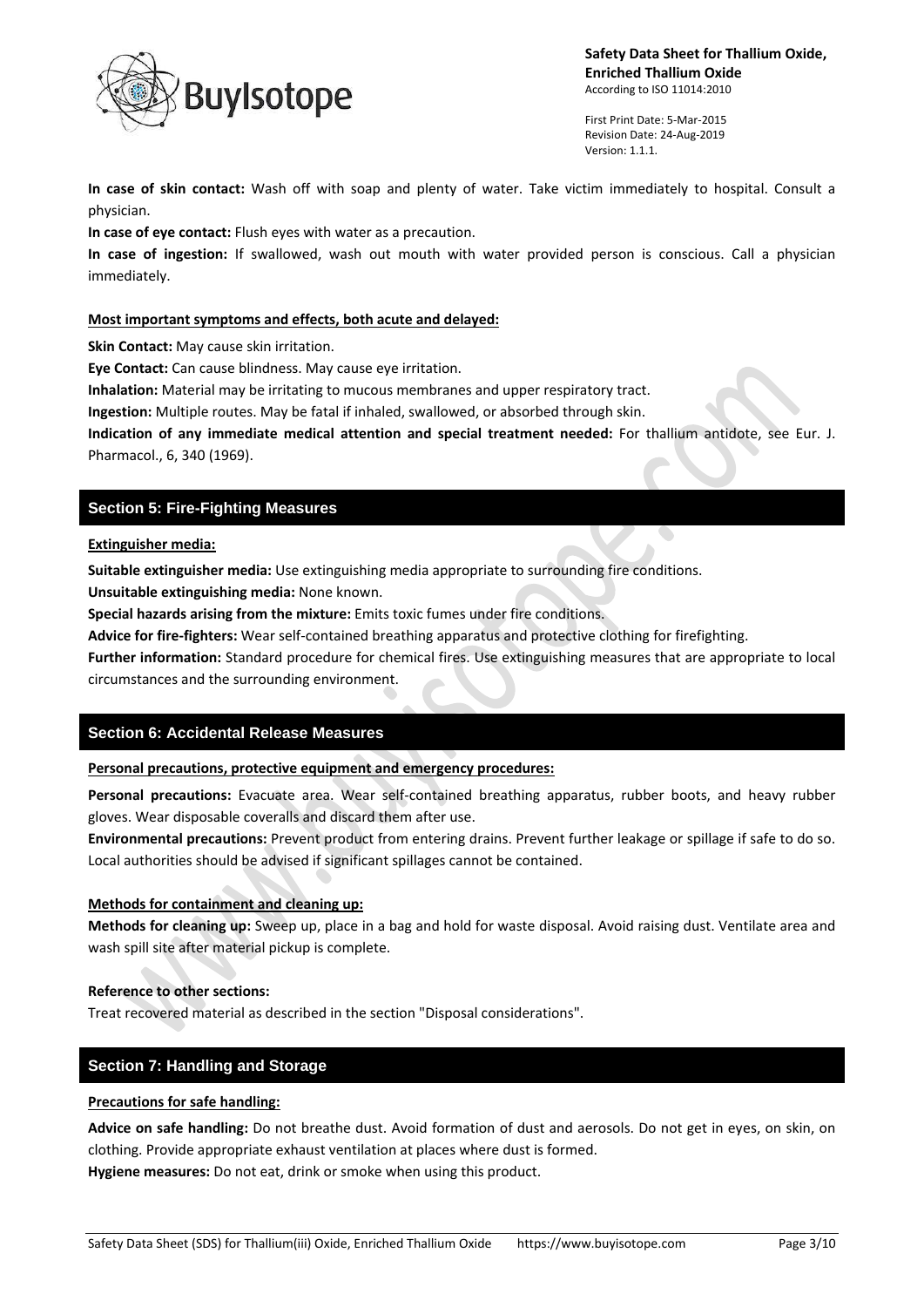

First Print Date: 5-Mar-2015 Revision Date: 24-Aug-2019 Version: 1.1.1.

### **Conditions for safe storage, including incompatibilities:**

**Requirements for storage areas and containers:** Keep tightly closed. Store in a cool, dry and well-ventilated place.

# **Section 8: Exposure Controls/Personal Protection**

#### **Control parameters:**

#### **Occupational exposure limits:**

**Country Source Type Value** USA  $ACGIH$  TWA  $0.1 \text{ mg(TI)}/m^3$ New Zealand OEL

### **Exposure controls:**

**Appropriate engineering controls:** Safety shower and eye bath. Use only in a chemical fume hood.

### **Individual protection measures, such as personal protective equipment:**

**Eye/face protection:** Face shield and safety glasses. Use equipment for eye protection tested and approved under appropriate government standards such as NIOSH (US) or EN 166 (EU).

**Hand protection:** Handle with gloves. Gloves must be inspected prior to use. Use proper glove removal technique (without touching glove's outer surface) to avoid skin contact with this product. Dispose of contaminated gloves after use in accordance with applicable laws and good laboratory practices. Wash and dry hands.

**Body protection:** Complete suit protecting against chemicals. The type of protective equipment must be selected according to the concentration and amount of the dangerous substance at the specific workplace.

**Respiratory protection:** Where risk assessment shows air-purifying respirators are appropriate, use a full-face particle respirator type N100 (US) or type P3 (EN 143) as a backup to engineering controls. If the respirator is the sole means of protection, use a full-face supplied air respirator. Use respirators and components tested and approved under appropriate government standards such as NIOSH (US) or CEN (EU).

## **Section 9: Physical and Chemical Properties**

### **Information on basic physical and chemical properties**

**Appearance (form):** Solid (powder). **Colour:** Brown. **Odour:** No data available. **Odour threshold:** No data available. **Molecular Weight:** 456.74 **pH (concentration):** No data available. **Melting point/range (°C):** 717 °C **Boiling point/range (°C):** No data available. **Freezing point (°C):** No data available. **Flash point (°C):** No data available. **Evaporation rate:** No data available. **Flammability (solid, gas):** No data available. **Ignition temperature (°C):** No data available. **Upper/lower flammability/explosive limits:** No data available. **Vapour pressure (20 °C):** No data available. **Vapour density:** No data available.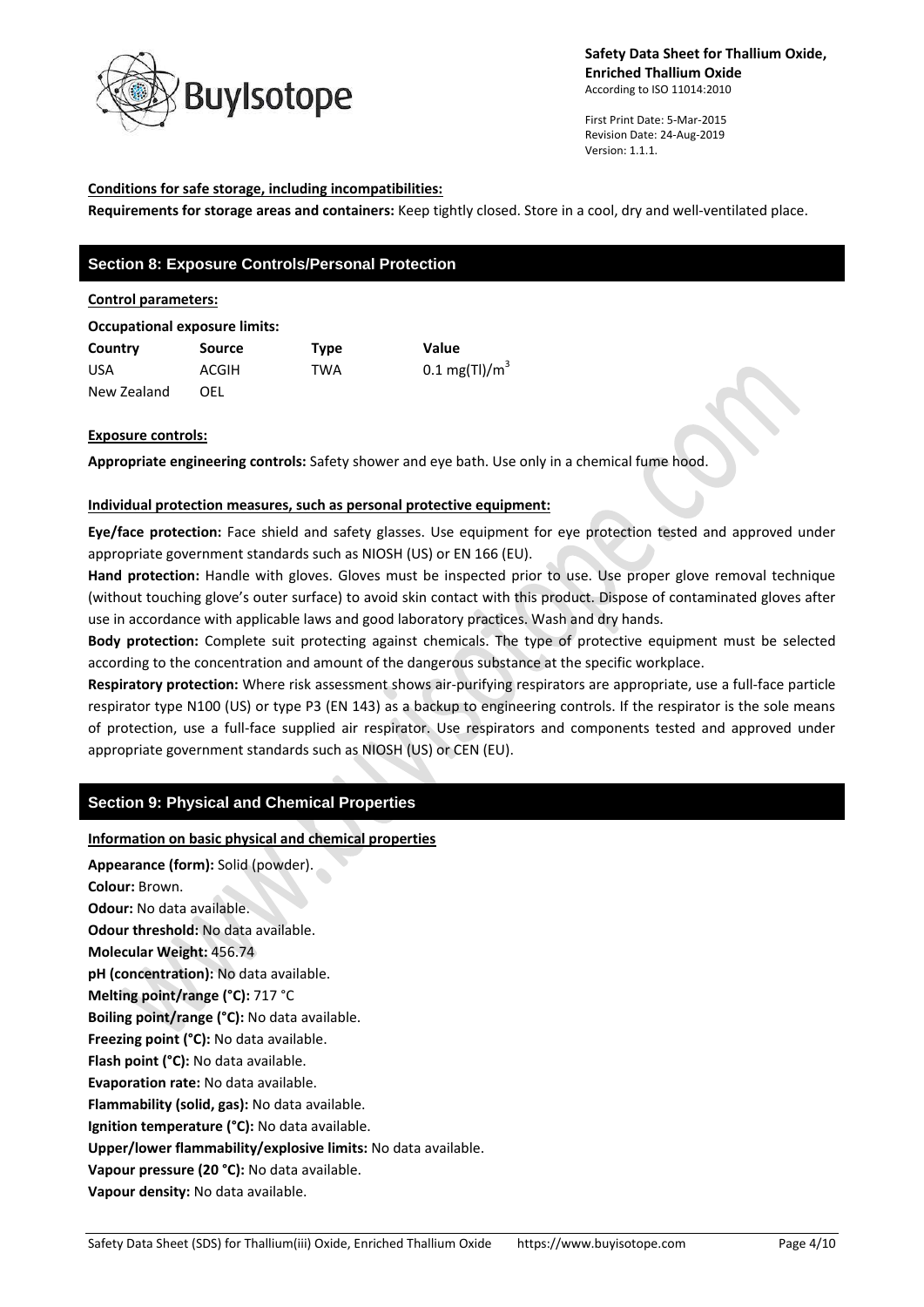

First Print Date: 5-Mar-2015 Revision Date: 24-Aug-2019 Version: 1.1.1.

**Relative density (25 °C):** No data available. **Water solubility (g/L) at 20 °C:** No data available. **n-Octanol/Water partition coefficient**: No data available. **Auto-ignition temperature:** No data available. **Decomposition temperature:** No data available. **Viscosity, dynamic (mPa s):** No data available. **Explosive properties:** The substance or mixture is not classified as explosive. **Oxidising properties:** The substance or mixture is not classified as oxidizing.

# **Section 10: Stability and Reactivity**

**Reactivity:** No dangerous reaction known under conditions of normal use.

**Chemical stability:** Stable under normal conditions.

**Possibility of hazardous reactions:** No dangerous reaction known under conditions of normal use.

**Conditions to avoid:** None known.

**Incompatible materials:** Strong oxidizing agents.

**Hazardous decomposition products:** Thallium.

# **Section 11: Toxicological Information**

**Information on toxicological effects:**

**Acute Toxicity:** Oral LD<sub>50</sub> (Rat) 44 mg/kg. Intraperitoneal LD<sub>50</sub> (Mouse) 40 mg/kg

## **Classification according to GHS (1272/2008/EG, CLP)**

### **Skin corrosion/irritation:**

Not classified based on available information.

## **Serious eye damage/eye irritation:**

Not classified based on available information.

**Respiratory or skin sensitisation:**

Not classified based on available information.

## **Germ cell mutagenicity:**

Not classified based on available information.

## **Carcinogenicity:**

IARC: No component of this product present at levels greater than or equal to 0.1% is identified as a probable, possible or confirmed human carcinogen by IARC.

ACGIH: No component of this product present at levels greater than or equal to 0.1% is identified as a carcinogen or potential carcinogen by ACGIH.

NTP: No component of this product present at levels greater than or equal to 0.1% is identified as a known or anticipated carcinogen by NTP.

OSHA: No component of this product present at levels greater than or equal to 0.1% is identified as a carcinogen or potential carcinogen by OSHA.

## **Reproductive toxicity:**

Not classified based on available information.

## **Specific target organ toxicity – single exposure (STOT):**

Not classified based on available information.

### **Specific target organ toxicity (STOT) – repeated exposure:**

May cause damage to organs through prolonged or repeated exposure.

### **Aspiration toxicity:**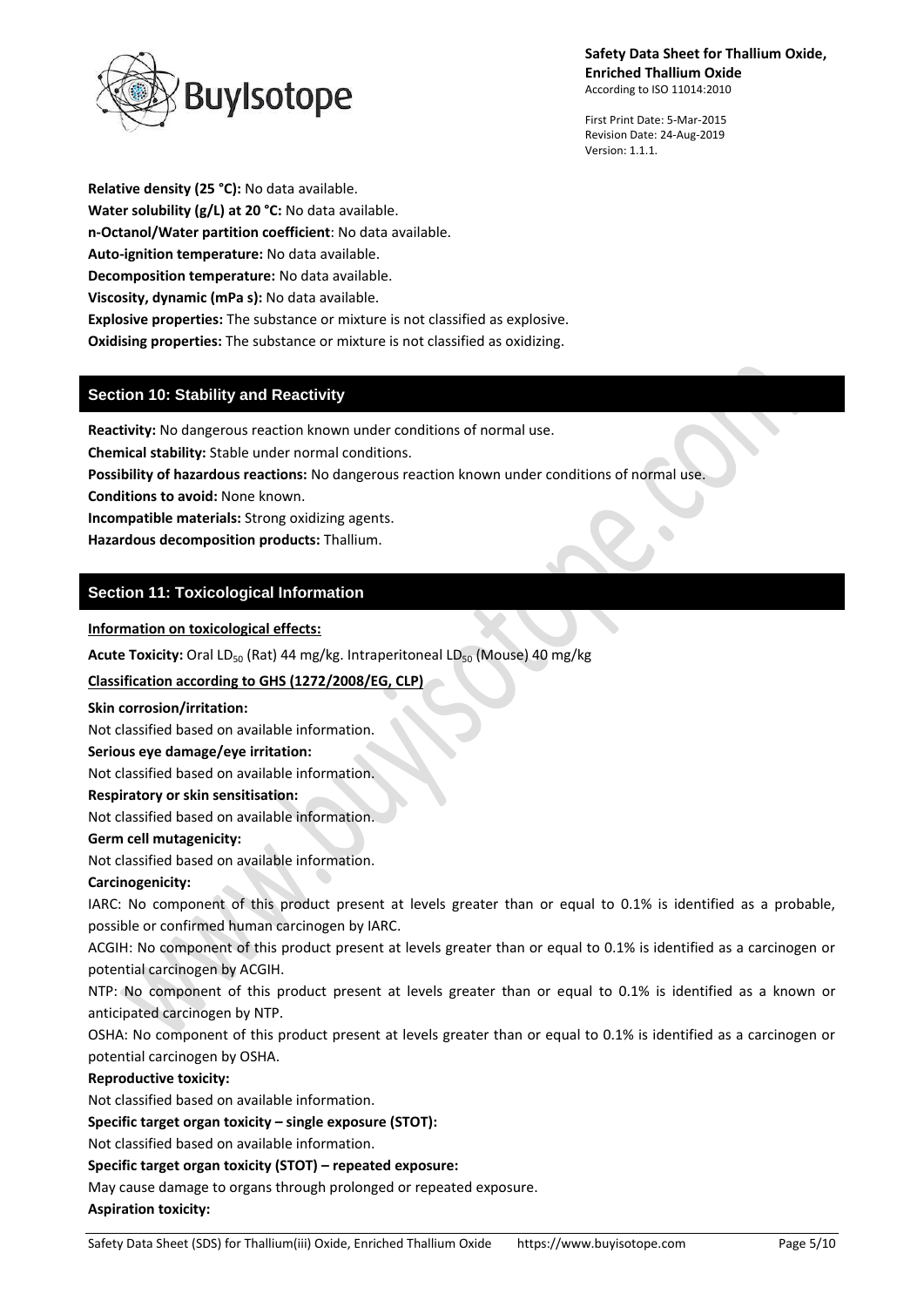

First Print Date: 5-Mar-2015 Revision Date: 24-Aug-2019 Version: 1.1.1.

Not classified based on available information.

# **Section 12: Ecological Information**

**Toxicity:** No data available.

**Persistence and degradability:** No data available.

**Bioaccumulative potential:** No data available.

**Mobility in soil:** No data available.

**Results of PBT& vPvB assessment:** Not relevant.

**Other adverse effects:** An environmental hazard cannot be excluded in the event of unprofessional handling or disposal.

### **Section 13: Disposal Considerations**

**Waste treatment methods:** Contact a licensed professional waste disposal service to dispose of this material. Observe all local and national environmental regulations.

# **Section 14: Transport Information**

#### **DOT:**

**Proper Shipping Name:** THALLIUM COMPOUNDS, N.O.S. **Hazard Class**: 6.1 **UN Number:** 1707 **Packing Group:** II **Hazard Labels:** 



### **IATA:**

**Proper Shipping Name:** THALLIUM COMPOUNDS, N.O.S. **Hazard Class**: 6.1 **UN Number:** 1707 **Packing Group:** II

# **Section 15: Regulatory Information**

**EU regulations:**

**Regulation (EC) No. 1005/2009 on substances that deplete the ozone layer, Annex I and II, as amended** Not listed.

**Regulation (EC) No. 850/2004 on persistent organic pollutants, Annex I**

Not listed.

**Regulation (EU) No. 649/2012 concerning the export and import of dangerous chemicals, Annex I, Part 1 as amended**

Not listed.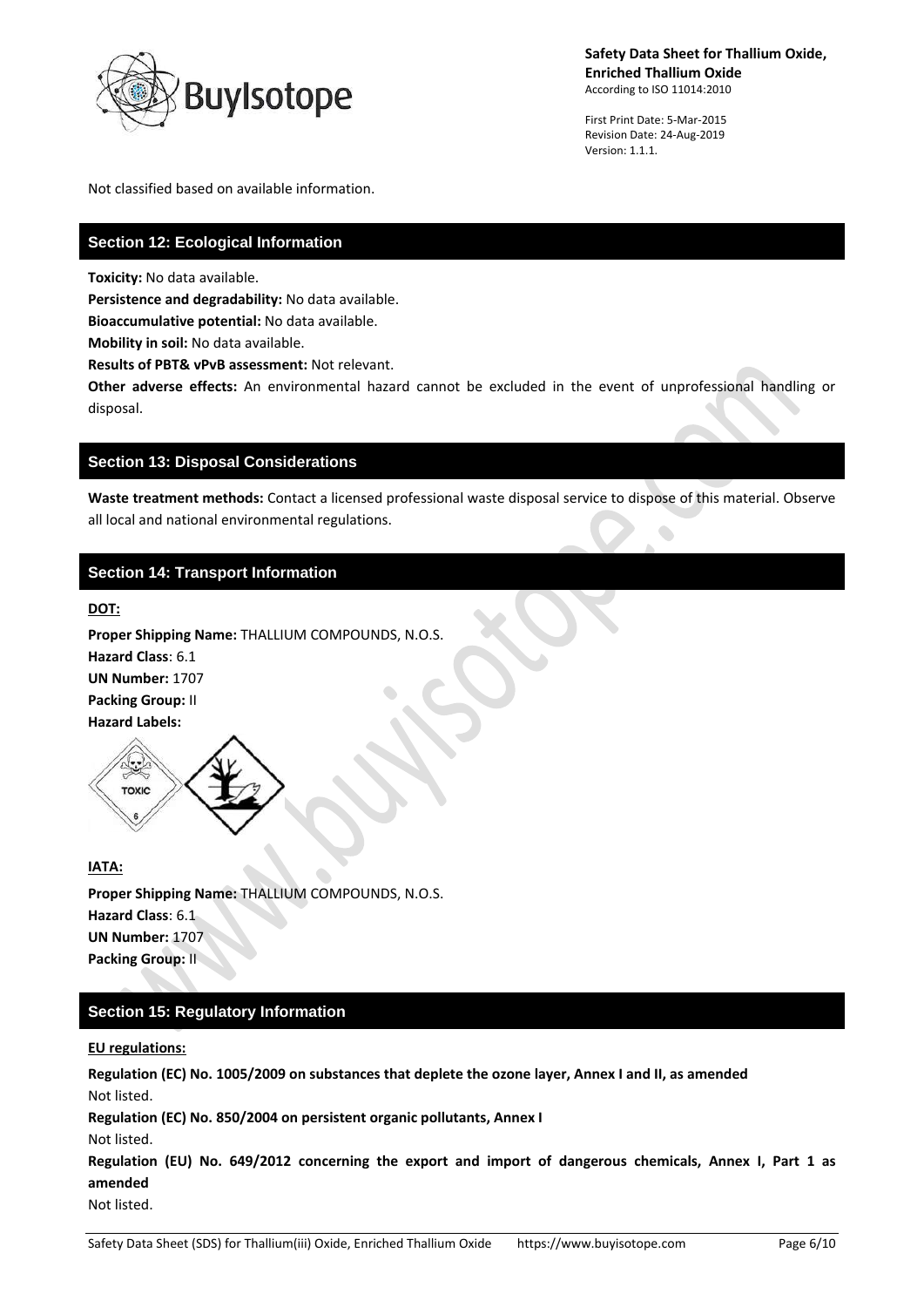

First Print Date: 5-Mar-2015 Revision Date: 24-Aug-2019 Version: 1.1.1.

**Regulation (EU) No. 649/2012 concerning the export and import of dangerous chemicals, Annex I, Part 2 as amended**

Not listed.

**Regulation (EU) No. 649/2012 concerning the export and import of dangerous chemicals, Annex I, Part 3 as amended**

### Not listed.

**Regulation (EU) No. 649/2012 concerning the export and import of dangerous chemicals, Annex V as amended** Not listed.

**Regulation (EC) No. 166/2006 Annex II Pollutant Release and Transfer Registry** Not listed.

**Regulation (EC) No. 1907/2006, REACH Article 59(10) Candidate List as currently published by ECHA** Not listed.

### **Authorisations:**

**Regulation (EC) No. 1907/2006, REACH Annex XIV Substances subject to authorization, as amended** Not listed.

### **Restrictions on use:**

**Regulation (EC) No. 1907/2006 Annex XVII Substances subject to restriction on marketing and use**

Not regulated.

**Regulation (EC) No. 1907/2006, REACH Annex XVII Substances subject to restriction on marketing and use as amended**

Not listed.

**Directive 2004/37/EC on the protection of workers from the risks related to exposure to carcinogens and mutagens at work**

### Not regulated.

**Directive 92/85/EEC: on the safety and health of pregnant workers and workers who have recently given birth or are breastfeeding.**

Not regulated.

## **Other EU regulations:**

**Directive 2012/18/EU on major accident hazards involving dangerous substances**

Not listed.

**Directive 98/24/EC on the protection of the health and safety of workers from the risks related to chemical agents at work.**

Always applicable.

**Directive 94/33/EC on the protection of young people at work**

Not listed.

**Other regulations:** The product is classified and labelled in accordance with EC directives or respective national laws. This Safety Data Sheet complies with the requirements of Regulation (EC) No 1907/2006, as amended.

### **EU Directives Classification**

**Symbol of Danger:** T+-N

**Indication of Danger:** Very toxic. Dangerous for the environment.

**R:** 26/28-33-51/53

**Risk Statements:** Very toxic by inhalation and if swallowed. Danger of cumulative effects. Toxic to aquatic organisms, may cause long-term adverse effects in the aquatic environment.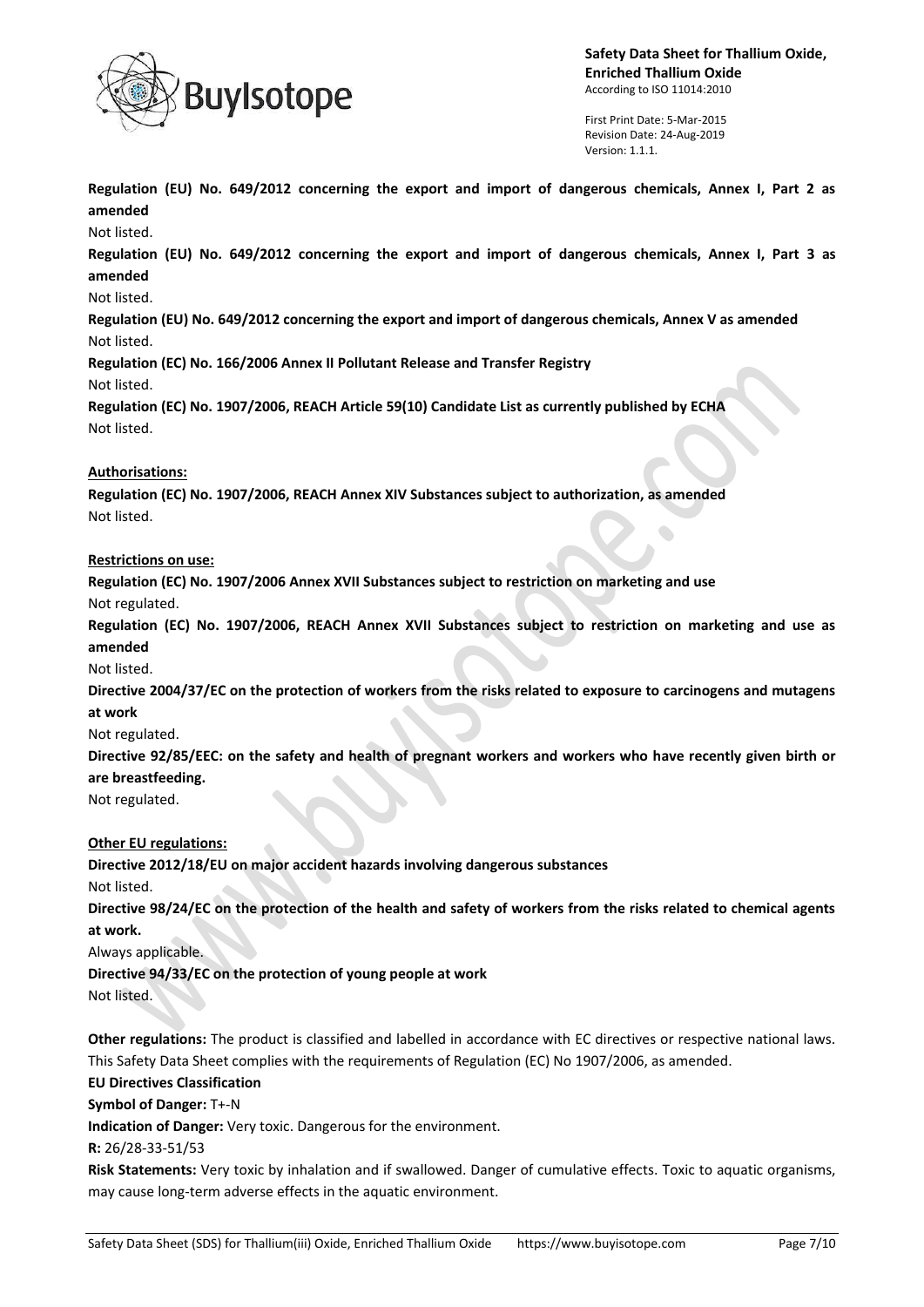

First Print Date: 5-Mar-2015 Revision Date: 24-Aug-2019 Version: 1.1.1.

#### **S:** 13-28-45-61

**Safety Statements:** Keep away from food, drink, and animal feed. After contact with skin, wash immediately with plenty of soap suds. In case of accident or if you feel unwell, seek medical advice immediately (show the label where possible). Avoid release to the environment. Refer to special instructions/safety data sheets.

### **US Classification and Label Text**

**Indication of Danger:** Highly Toxic (USA). Very Toxic (EU).

**Risk Statements:** Very toxic by inhalation, in contact with skin and if swallowed. Danger of cumulative effects.

**Safety Statements:** Do not breathe dust. Wear suitable protective clothing, gloves, and eye/face protection. In case of accident or if you feel unwell, seek medical advice immediately (show the label where possible).

**US Statements:** Readily absorbed through skin. Target organ(s): Kidneys, eyes.

### **United States Regulatory Information**

**SARA Listed:** No.

**Notes:** This product is subject to SARA section 313 reporting requirements.

**TSCA Inventory Item:** Yes.

### **Canada Regulatory Information**

**WHMIS Classification:** This product has been classified in accordance with the hazard criteria of the CPR, and the MSDS contains all the information required by the CPR.

**DSL:** No.

**NDSL:** Yes.

**SARA 311/312 Hazards:** Acute Health Hazard, Chronic Health Hazard.

**Massachusetts Right to Know Components:** Dithallium trioxide / CAS No. 1314-32-5 / Revision Date 1993-04-24 **Pennsylvania Right to Know Components:** Dithallium trioxide / CAS No. 1314-32-5 / Revision Date 1993-04-24 **New Jersey Right to Know Components:** Dithallium trioxide / CAS No. 1314-32-5 / Revision Date 1993-04-24 **California Prop. 65:** This product does not contain any chemicals known to the State of California to cause cancer, birth defects, or any other reproductive harm.

**National regulations:** Follow national regulation for work with chemical agents.

**Chemical safety assessment:** No Chemical Safety Assessment has been carried out.

## **Section 16: Other Information**

### **List of abbreviations:**

ACGIH American Conference of Governmental Industrial Hygienists ADR European Agreement Concerning the International Carriage of Dangerous Goods by Road ALARA As Low As Is Reasonably Achievable AMU Atomic Mass Unit ANSI American National Standards Institute BLS Basic Life Support CAM Continuous Air Monitor CAS Chemical Abstracts Service (division of the American Chemical Society) CEN European Committee for Standardization CERCLA Comprehensive Environmental Response Compensation and Liability Act CLP Classification, Labelling and Packaging (European Union) CPR Controlled Products Regulations (Canada) CWA Clean Water Act (USA) DAC Derived Air Concentration (USA) DOE United States Department of Energy (USA) DOT United States Department of Transportation (USA)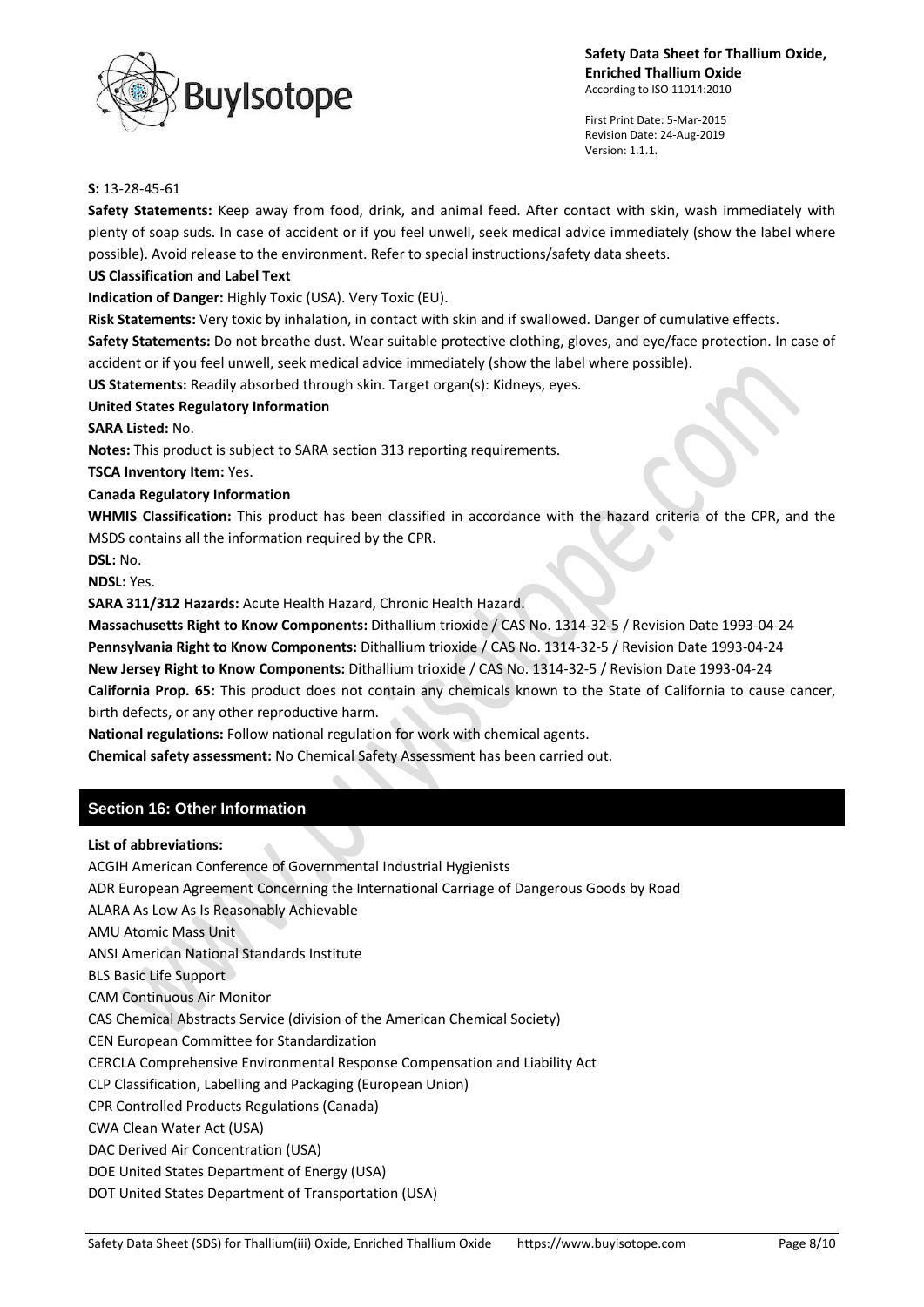

First Print Date: 5-Mar-2015 Revision Date: 24-Aug-2019 Version: 1.1.1.

DSL Domestic Substances List (Canada) EC50 Half Maximal Effective Concentration EINECS European Inventory of Existing Commercial Chemical Substances EHS Environmentally Hazardous Substance ELINCS European List of Notified Chemical Substances EMS Emergency Response Procedures for Ships Carrying Dangerous Goods EPA Environmental Protection Agency (USA) EPCRA Emergency Planning and Community Right-To-Know Act (EPCRA) of 1986 GHS Globally Harmonized System HMIS Hazardous Materials Identification System (USA) IARC International Agency for Research on Cancer IATA International Air Transport Association IBC Intermediate Bulk Containers ICAO International Civil Aviation Organization IDLH Immediately Dangerous to Life or Health IMDG International Maritime Code for Dangerous Goods LC50 Lethal concentration, 50 percent LD50 Lethal dose, 50 percent LDLO Lethal Dose Low LOEC Lowest-Observed-Effective Concentration MARPOL International Convention for the Prevention of Pollution from Ships MSHA Mine Safety and Health Administration (USA) NCRP National Council on Radiation Protection & Measurements (USA) NDSL Non-Domestic Substances List (Canada) NFPA National Fire Protection Association (USA) NIOSH National Institute for Occupational Safety and Health (USA) NOEC No Observed Effect Concentration N.O.S. Not Otherwise Specified NRC Nuclear Regulatory Commission (USA) NTP National Toxicology Program (USA) OSHA Occupational Safety and Health Administration (USA) PBT Persistent Bioaccumulative and Toxic Chemical PEL Permissible Exposure Limit PIH Poisonous by Inhalation Hazard RCRA Resource Conservation and Recovery Act (USA) RCT Radiation Control Technician REACH Registration, Evaluation, Authorisation and Restriction of Chemicals (Europe) RID Regulations Concerning the International Transport of Dangerous Goods by Rail RTECS Registry of Toxic Effects of Chemical Substances SARA Superfund Amendments and Reauthorization Act (USA) TDG Transportation of Dangerous Goods (Canada) TIH Toxic by Inhalation Hazard TLV Threshold Limit Value TPQ Threshold Planning Quantity TSCA Toxic Substances Control Act TWA Time Weighted Average UN United Nations (Number)